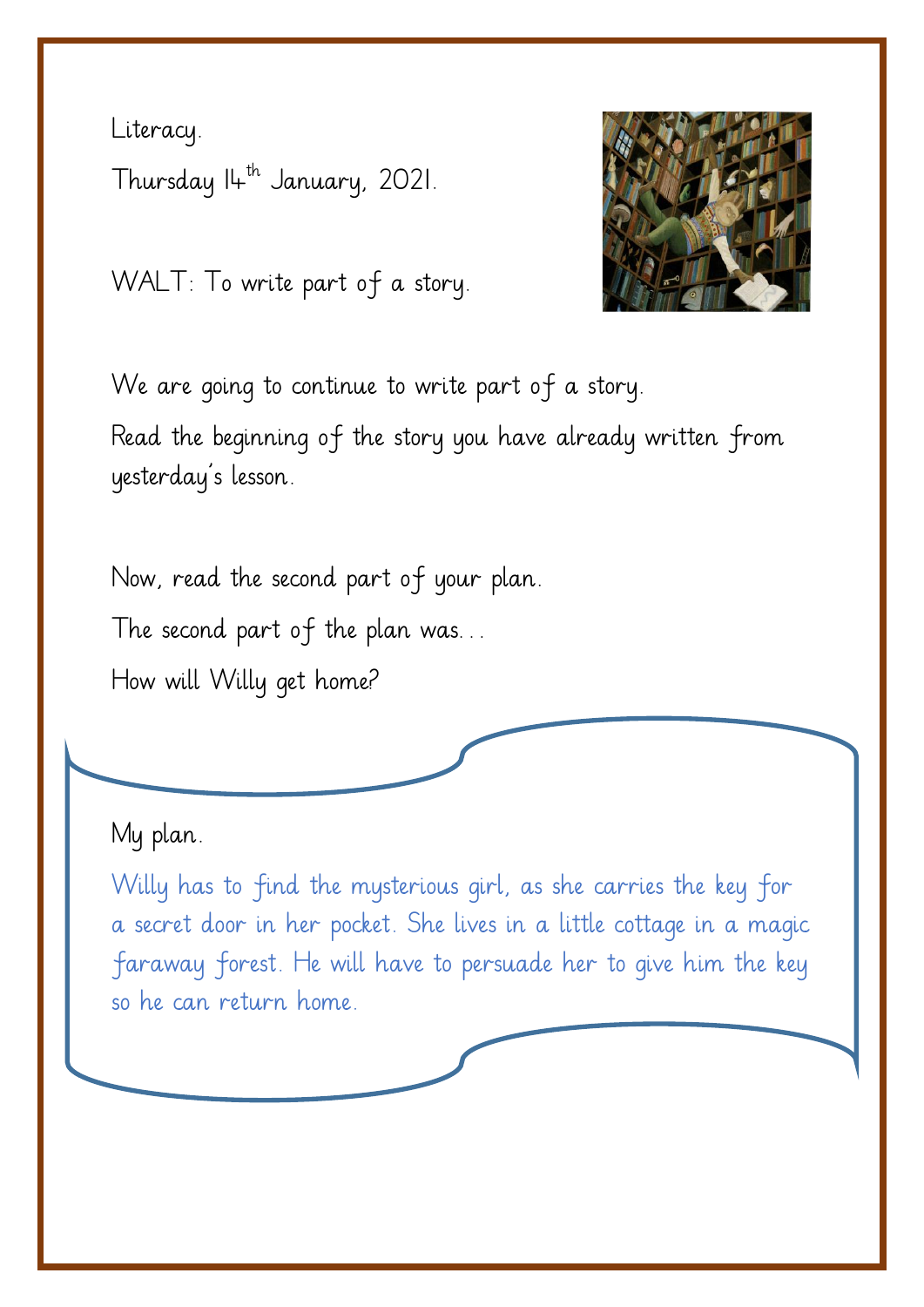Before you start to write your story, let's look at the AFL grid so you can recap what I am looking for in your writing this week.

| Assessment for Learning                                      | $\circledcirc$ $\circledcirc$ $\circledcirc$ |                              |
|--------------------------------------------------------------|----------------------------------------------|------------------------------|
| W.I.L.F                                                      | What I<br>think                              | What my<br>teacher<br>thinks |
| Use expanded noun phrases. (2 adjectives to describe a noun) |                                              |                              |
| Paragraphs.                                                  |                                              |                              |
| Use carefully chosen adverbs and verbs                       |                                              |                              |
| Handwriting - handwriting style is used accurately.          |                                              |                              |



As Willy was eating a delicious, gooey cake and drinking hot, sweet tea, the Cheshire cat asked him, "What time will you be going home?" Willy hadn't thought about going home until just now!

Before long, that's all he could think about. Willy told the Cheshire cat that he doesn't know how to get home as he fell through a hole. Cheshire cat gave him a large, pleasant grin and told him he knew a way he could get home but it wasn't going to be easy.